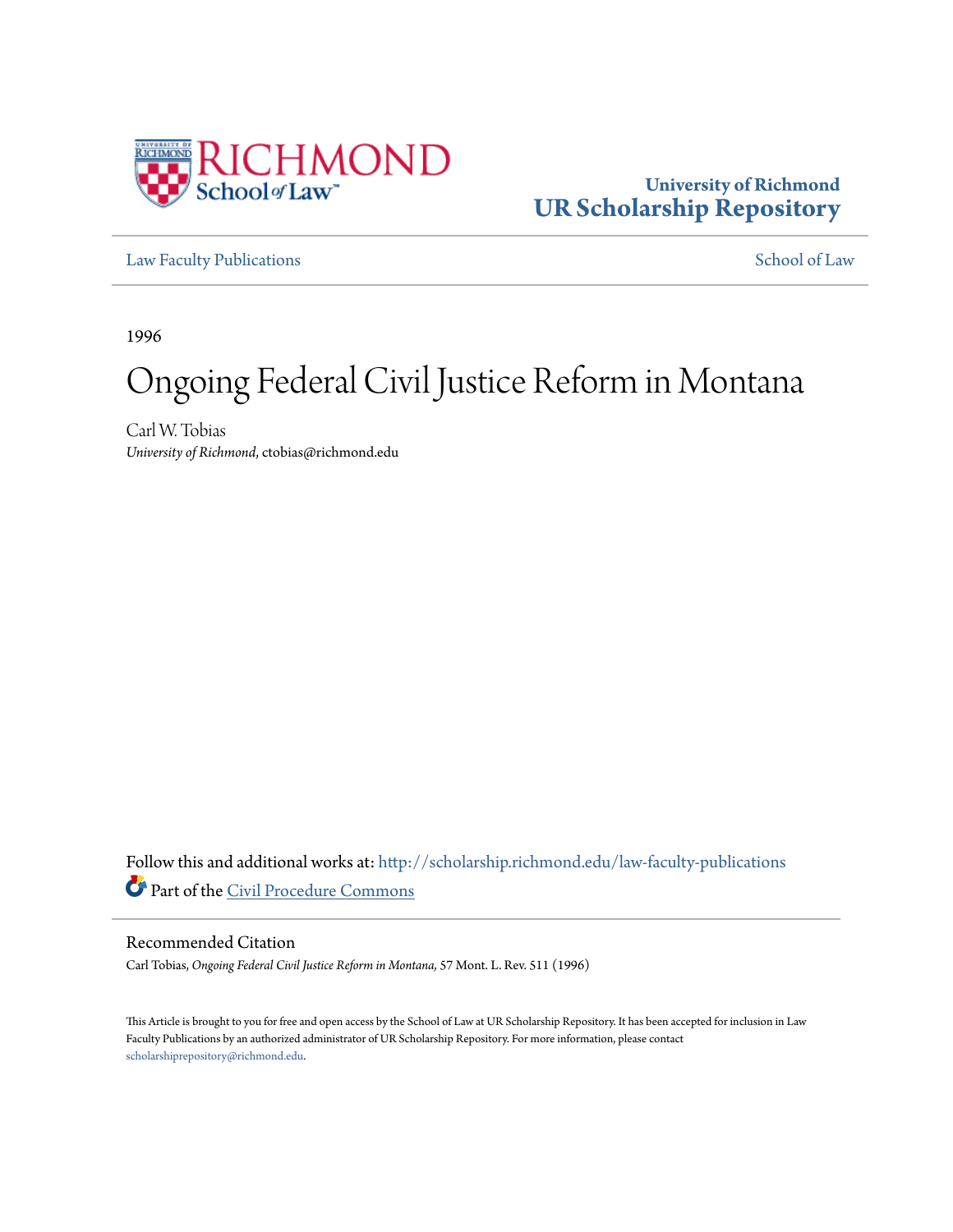## **ONGOING FEDERAL CIVIL JUSTICE REFORM IN MONTANA**

### **Carl Tobias·**

#### I. INTRODUCTION

In the most recent issue of the *Montana Law Review,1* I evaluated continuing experimentation that the Montana Federal District Court and other districts have performed under the Civil Justice Reform Act (CJRA) of 1990. I also analyzed several proposed legal reforms which the Republican Party included in its Contract With America, and I discussed the Ninth Circuit Judicial Council's review of local procedures. I stated that the Montana Federal District Court had finalized a set of local rule amendments in light of the 1993 Federal Rules revisions.<sup>2</sup> Moreover, I reported that the United States House of Representatives had passed three bills - the Attorney Accountability Act (AAA), the Securities Litigation Reform Act (SLRA), and the Common Sense Product Liability and Legal Reform Act (PLLRA).<sup>3</sup> I also

2. *See* United States District Court for the District of Montana, Order, Amendments to the Rules of Procedure of the United States District Court for the District of Montana (1995); *see also* Tobias, Continuing, *supra* note 1, at 146-47.

3. *See* Attorney Accountability Act, H.R. 988, 104th Cong., 1st Sess. (1995); Common Sense Product Liability and Legal Reform Act, H.R. 956, 104th Cong., 1st Sess. (1995); Securities Litigation Reform Act, H.R. 1058, 104th Cong., 1st Sess. (1995). These effectively comprise the Common Sense Legal Reforms Act, H.R. 10, 104th Cong., 1st Sess. (1995), the ninth tenet in the Republican Party's Contract With America; *see also* Tobias, *Refining, supra* note 1, at 541-42.

Professor of Law, University of Montana. I wish to thank Peggy Sanner for valuable suggestions, Cecelia Palmer and Charlotte Wilmerton for processing this piece, and Ann and Tom Boone and the Harris Trust for generous, continuing support. I serve on the Ninth Circuit District Local Rules Review Committee and on the Advisory Group that the United States District Court for the District of Montana has appointed under the Civil Justice Reform Act of 1990; however, the views expressed here and errors that remain are mine.

<sup>1.</sup> *See* Carl Tobias, *Continuing Federal Civil Justice Reform in Montana,* 57 MONT. L. REv. 143 (1996) [hereinafter Tobias, *Continuing].* This is the most recent installment of a series of articles which document and analyze developments in federal civil justice reform in Montana. *See* Carl Tobias, *Refining Federal Civil Justice Reform in Montana,* 56 MONT. L. REv. 539 (1995) [hereinafter Tobias, *Refining];* Carl Tobias, *Re-evaluating Federal Civil Justice Reform in Montana,* 56 MONT. L. REv. 307 (1995); Carl Tobias, *Evaluating Federal Civil Justice Reform in Montana,* 55 MONT. L. REV. 449 (1994); Carl Tobias, *Recent Federal Civil Justice Reform in Montana,* 55 MONT. L. REV. 235 (1994); Carl Tobias, *More on Federal Civil Justice Reform in Montana,* 54 MONT. L. REV. 357 (1993); Carl Tobias, *Updating Federal Civil Justice Reform in Montana,* 54 MONT. L. REV. 89 (1993); Carl Tobias, *Civil Justice Planning in the Montana Federal District,* 53 MONT. L. REV. 239 (1992); Carl Tobias, *The Montana Federal Civil Justice Plan,* 53 MONT. L. REv. 91 (1992); Carl Tobias, *Federal Court Procedural Reform in Montana,* 52 MONT. L. REV. 433, 437-51 (1991).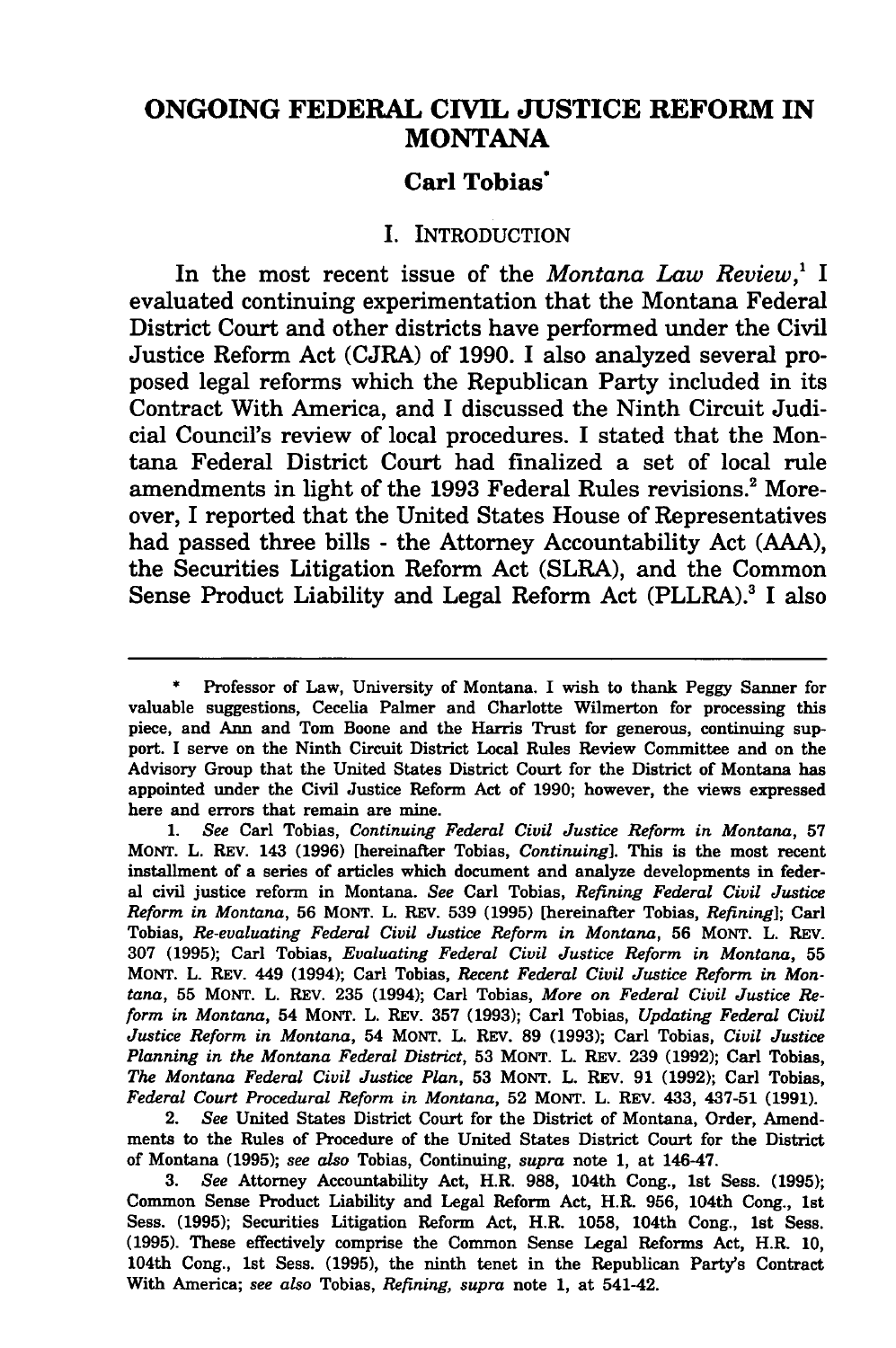observed that the Senate had passed securities litigation reform legislation, that President Bill Clinton had vetoed the measure and that Congress had overriden this veto. Furthermore, the United States Senate had passed a product liability reform bill; however, it had failed to pass the AAA. None of the measures would specifically modify the CJRA, but they could significantly affect civil justice reform.

Since my last report, the District Local Rules Review Committee (LRRC) which the Ninth Circuit Judicial Council appointed has continued its assessment of the local rules of the circuit's fifteen districts to ascertain whether they are inconsistent with, or duplicate, the Federal Rules of Civil Procedure and federal statutes. This Committee has concomitantly completed the initial phase of its review of the Montana District's local procedures.

On the national front, a House-Senate Conference Committee agreed on a compromise version of a products liability reform measure;4 however, President Clinton vetoed the bill and Congress lacked the necessary votes to override. These recent developments in civil justice reform deserve examination. This essay undertakes that effort.

The essay initially provides an update of pertinent developments respecting civil justice reform in the United States and in the Montana Federal District Court. The paper emphasizes the agreement of House and Senate conferees on a products liability reform measure which involves civil justice reform and the work of the Ninth Circuit Local Rules Review Committee. The essay concludes with a brief glance into the future.

#### II. CIVIL JUSTICE REFORM UPDATE

#### A *National Developments*

Virtually no new developments in federal civil justice reform at the national level that implicate the district courts have occurred since I considered reform in the last issue of the *Montana Law Review.5* All thirty-four Early Implementation District Courts (EIDC), of which the Montana Federal District Court is one, and the remaining sixty courts which are not EIDCs have continued experimenting with measures for decreasing expense

<sup>4.</sup> *See* CONFERENCE COMM. REP. ON H.R. 956, COMMON SENSE PRODUCT LIA-BILITY LEGAL REFORM ACT OF 1996, H.R. REP. No. 104-481, 104th Cong., 2d Sess. (1996).

<sup>5.</sup> *See* Tobias, *Refining, supra* note 1, at 540-42.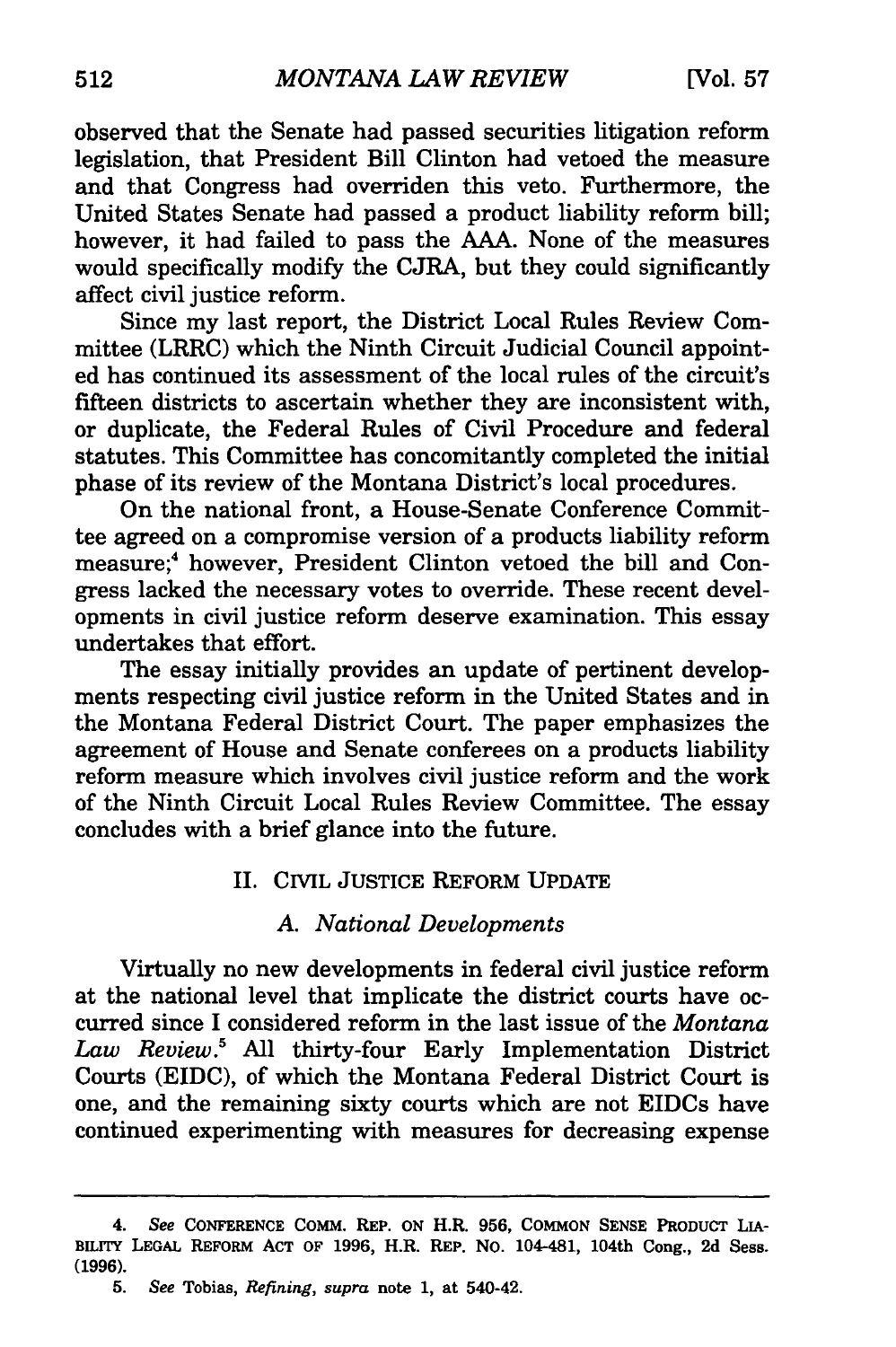and delay and have continued assessing the effectiveness of those procedures. 6

The House of Representatives passed the AAA, the SLRA and the PLLRA in early 1995.<sup>7</sup> The Senate passed a measure intended to reform securities litigation that was practically identical and a bill governing products liability litigation which was somewhat similar later that year.<sup>8</sup> These proposals could significantly affect federal civil justice reform. However, I minimally examine the securities measure because I treated it in the most recent issue of the *Montana Law Review* and I briefly consider the AAA because Congress will probably not pass that proposal and even if it does President Clinton will veto the measure.

The Attorney Accountability Act would change Federal Rule of Civil Procedure 68's settlement offer provision by prescribing fee shifting in diversity cases and would alter Federal Rule of Evidence 702 by limiting expert testimony.<sup>9</sup> The measure would correspondingly make more stringent the 1993 revision in Federal Rule of Civil Procedure 11 by omitting safe harbors, applying the amendment to discovery, and commanding courts to impose compensatory sanctions. 10 The Senate has failed to pass this bill.

The securities enactment institutes numerous changes in securities litigation. Most relevant to the issues examined here, the legislation requires elevated pleading, imposes special class action strictures in securities suits and mandates that losers pay prevailing litigants' attorney's fees in certain of those cases.<sup>11</sup> The Senate passed a bill that was analogous to the SLRA in June, and a conference committee agreed on a measure in December, 1995. The President vetoed this proposal, but the House and the Senate voted to override that veto.

The PLLRA would have made a number of modifications in

<sup>6.</sup> Every district had to issue a civil justice expense and delay reduction plan by December 1993. *See* Judicial Improvements Act of 1990, tit. I, Pub. L. No. 101- 650, § 103(b)(l), 104 Stat. 5089, 5096.

<sup>7.</sup> I rely substantially in the remainder of this subsection on Carl Tobias, *Common Sense and Other Legal Reforms,* 48 VAND. L. REV. 699 (1995) [hereinafter Tobias, *Common Sense]; see also* Tobias, *Refining, supra* note 1, at 541-42.

<sup>8.</sup> *See* S. 240, 104th Cong., 1st Sess. (1995); S. 565, 104th Cong., 1st Sess. (1995).

<sup>9.</sup> *See* H.R. 988, *supra* note 3, §§ 2-3; *see also* FED. R. Evm. 68; FED. R. Evm. 702.

<sup>10.</sup> *See* H.R. 988, *supra* note 3, § 4; *see also* FED. R. Crv. P. 11.

<sup>11.</sup> *See* H.R. 1058, *supra* note 3, § 101.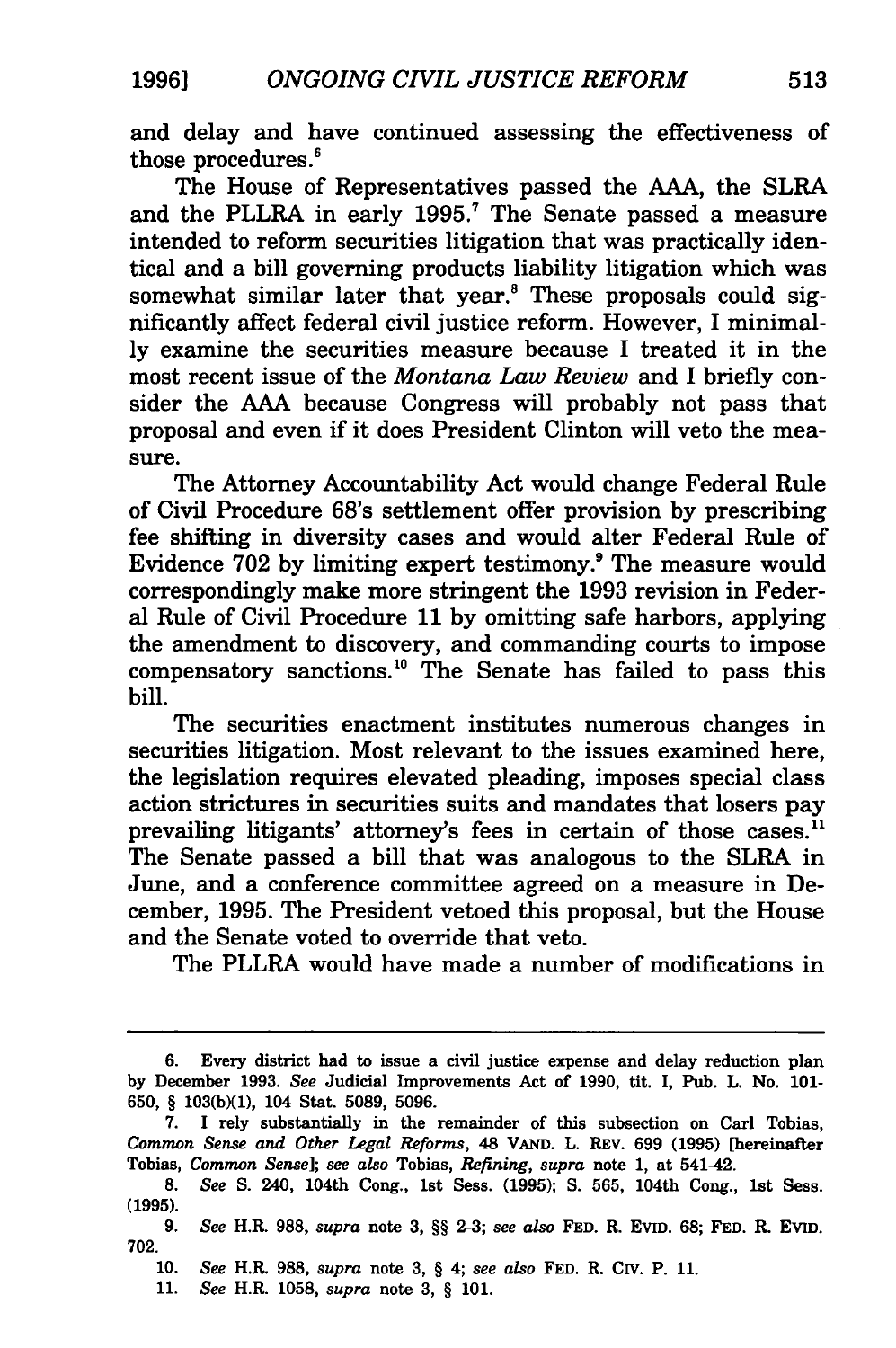products liability law. For instance, the measure would have restricted seller liability in certain situations and would have sharply limited the circumstances in which punitive damages were available.<sup>12</sup> The bill would concomitantly have afforded several defenses to products liability actions and prescribed a special Rule 11 covering frivolous products suits.<sup>13</sup> The measure would also have prohibited strict liability cases for commercial loss, included a statute of repose, and limited the liability of health care providers and drug manufacturers.<sup>14</sup> During May of 1995, the Senate passed a measure that was considerably more lenient than the House legislation,<sup>15</sup> and a conference committee only recently harmonized the substantially different versions.<sup>16</sup>

The compromise measure retained certain limitations on liability for noneconomic loss, punitive damages and marketing chain entities while including several defenses and a statute of repose. 17 The measure omitted the special Rule 11 for frivolous products liability cases and the restrictions on liability for health care providers and drug manufacturers.<sup>18</sup> Both Houses of Congress passed the compromise version; however, President Clinton vetoed the measure and Congress failed to override that veto.<sup>19</sup>

#### *B. Montana Developments*

The Ninth Circuit Local Rules Review Committee was created in 1994 under the aegis of the Ninth Circuit Judicial Council and the Chief District Judges Committee of that entity.<sup>20</sup> The LRRC must review local procedures of the fifteen districts located in the Ninth Circuit for consistency with, and for duplication of, the Federal Rules of Civil Procedure and requirements in the

<sup>12.</sup> *See* H.R. 956, *supra* note 3, § 102.

<sup>13.</sup> *See* H.R. 956, *supra* note 3, §§ 104-05.

<sup>14.</sup> *See* H.R. 956, *supra* note 3, §§ 101, 106, 202.

<sup>15.</sup> *See* S.565, *supra* note 8.

<sup>16.</sup> *See* CONFERENCE REPORT, *supra* note 4.

<sup>17.</sup> *See* H.R. 956, 104th Cong., 2d Sess., §§ 103-06, 108, 110 (1996); *see also supra* notes 12-14 and accompanying text.

<sup>18.</sup> *See* H.R. 956, *supra* note 17; *see also supra* notes 13-14 and accompanying text.

<sup>19.</sup> *See House Fails to Override Liability Veto,* WASH. POST, May 10, 1996, at A23.

<sup>20.</sup> I rely substantially in the remainder of this subsection on Carl Tobias, *Suggestions for Circuit Court Review of Local Procedures,* 52 WASH. & LEE L. REv. 359 (1995) and on my experience as a member of the LRRC; *see also* Tobias, *Continuing, supra* note 1, at 147-48.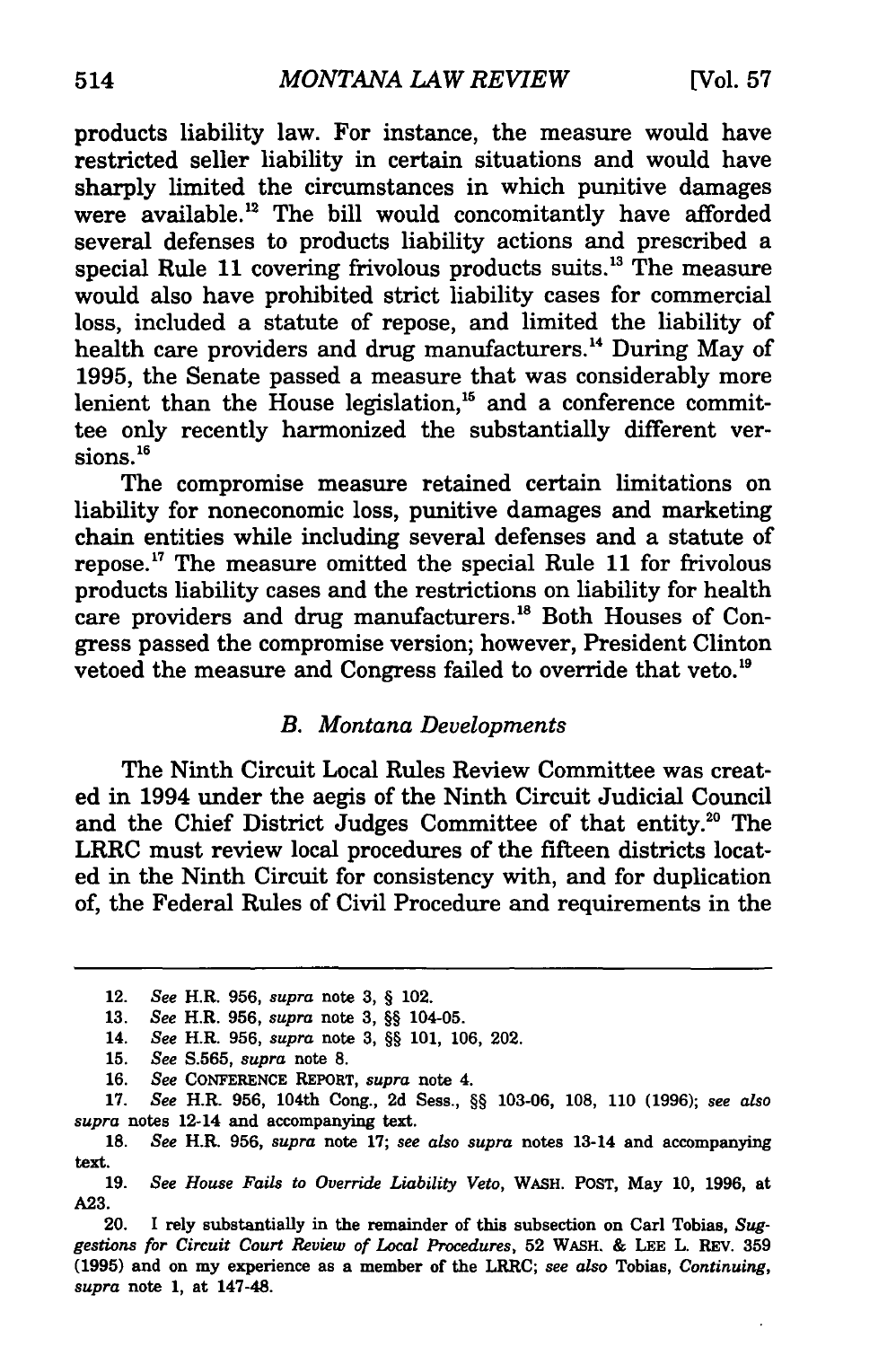United States Code.21

The Committee assigned initial responsibility for examining the local procedures in every district to Committee members, law professors, court personnel and practicing attorneys. One or a small number of individuals in each district are reviewing for inconsistency and duplication all local rules and general orders that have the effect of local rules. Any rules which the reviewers find to be inconsistent or duplicative must be compiled and analyzed with explanations for the findings. The Committee is identifying, but not assessing, all potentially conflicting and duplicative procedures which have been adopted under the CJRA because the statute can be viewed as affording authority to prescribe inconsistent procedures $^{22}$  and because the legislation, and procedures adopted thereunder, are scheduled to sunset in 1997.23 When reviewers finish compiling possibly inconsistent or duplicative procedures in particular districts, the Committee considers the compilations and forwards them to every district's judicial officers for their responses. These reviews have been completed in a majority of the Ninth Circuit's districts. The Committee next evaluates the districts' responses and makes suggestions as to possible abolition or modification of specific procedures to the Ninth Circuit Judicial Council. The Committee will soon undertake this analysis for some one-fourth of the districts. The Circuit Judicial Council will ultimately determine whether to abrogate or alter the procedures.

I am responsible for performing the initial review in the Montana District. My research assistant and I began conducting this examination in Autumn 1995, and we completed the review in early 1996. The LRRC will soon complete its evaluation of the review, which the judicial officers of the Montana District are simultaneously considering. The judges are to respond, and when the LRRC receives their response, the Committee will analyze it and make recommendations to the Judicial Council. The LRRC plans to conclude the entire review process during 1996.

<sup>21.</sup> *See* 28 U.S.C. § 332(d)(4) (1988 & Supp. V 1993); *see also* FED. R. CIV. P. 83. Rule 83's 1995 amendment also requires that local procedures not duplicate Federal Rules and Acts of Congress, and the LRRC is attempting to implement this requirement. *See* FED. R. CIV. P. 83.

<sup>22.</sup> *See* Friends of the Earth, Inc. v. Chevron Chem. Co., 885 F. Supp. 934 (E.D. Tex. 1995); Lauren Robel, *Fractured Procedure: The Civil Justice Reform Act of 1990,* 46 STAN. L. REV. 1447 (1994); Carl Tobias, *Improving the 1988 and 1990 Judicial Improvements Acts,* 46 STAN. L. REV. 1589 (1994).

<sup>23.</sup> *See* Judicial Improvements Act of 1990, tit. I, Pub. L. No. 101-650, § 103(b)(2), 104 Stat. 5089, 5096.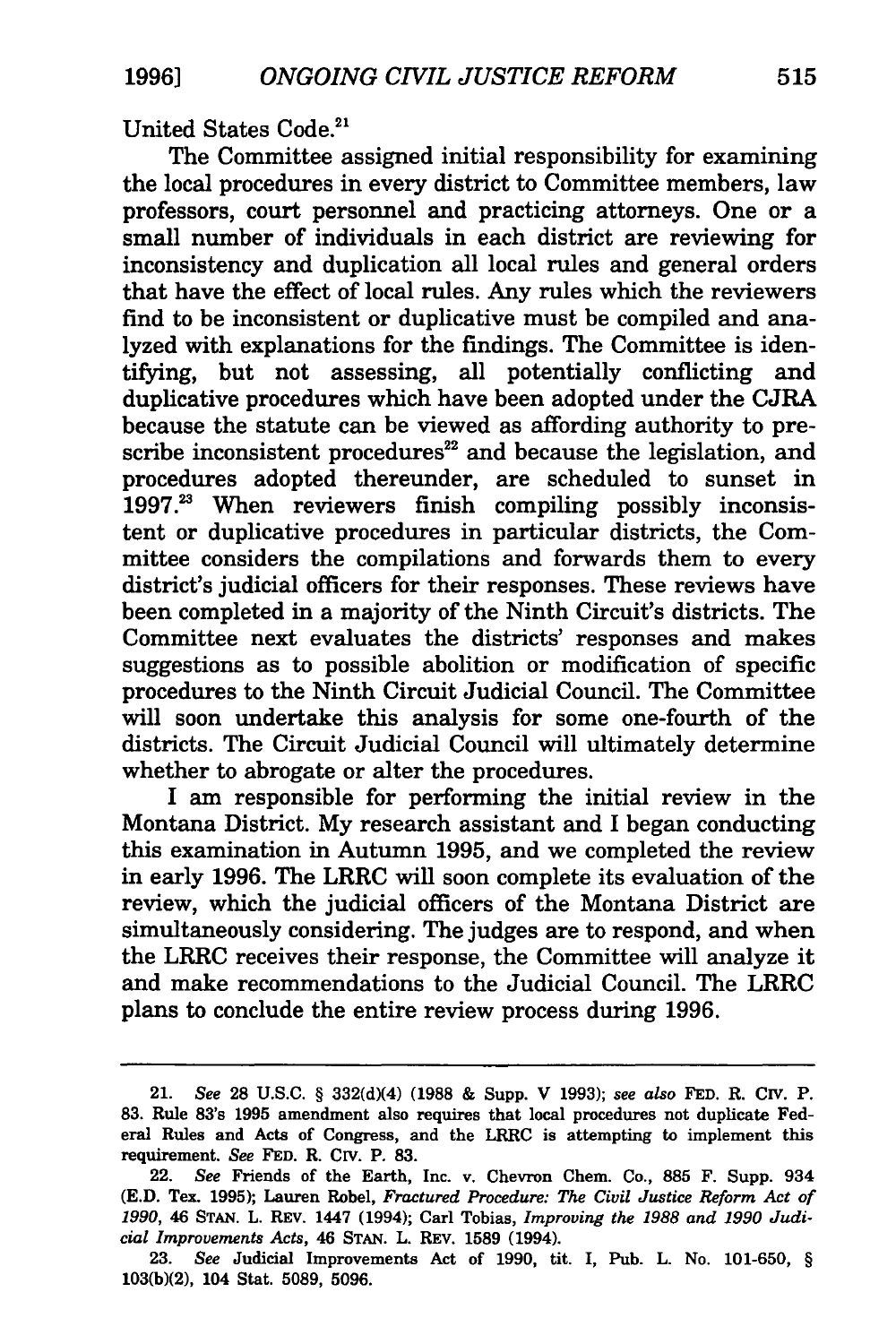#### III. A GLANCE INTO THE FUTURE

#### A. *National*

All the federal districts will continue experimenting under the CJRA with numerous mechanisms which are intended to decrease cost or delay in civil litigation. More conclusive determinations regarding the procedures' effectiveness must await additional testing, especially in the districts that are not EIDCs and that have been applying and assessing the measures for less time. The RAND Corporation study of the pilot district program24 and the Federal Judicial Center study of the demonstration district experimentation<sup>25</sup> are scheduled for completion in September.<sup>26</sup> The Judicial Conference then must make reports and recommendations to Congress on the two efforts by December 1996, $27$  so that Congress can decide whether the Civil Justice Reform Act ought to expire.

On the legislative front, Congress should reject those aspects of the AAA and products liability reforms that govern procedure and fee shifting because they will adversely affect the normal national process for revising rules or will improperly restrict federal court access. 28 If Congress is not persuaded that the measures will have these impacts or chooses to go forward for other reasons, Congress should omit those provisions which will disrupt continuing reform efforts, such as experimentation under the CJRA.

#### B. *Montana*

The Montana Federal District Court properly decided to amend its local rules after soliciting public comment on the proposed changes. 29 The district should assess the provisions governing automatic disclosure and the opt-out procedure for civil case assignments to determine whether those mechanisms are

29. *See supra* note 2.

<sup>24.</sup> *See* Judicial Improvements Act of 1990, tit. I, Pub. L. No. 101-650, § 105(c), 104 Stat. 5089, 5098.

<sup>25.</sup> *See* Judicial Improvements Act of 1990, tit. I, Pub. L. No. 101-650, § 104(c), 104 Stat. 5089, 5097.

<sup>26.</sup> Telephone conversation with Donna Stienstra, Research Division, Federal Judicial Center (Apr. 18, 1996).

<sup>27.</sup> *See* Judicial Improvements Act of 1990, tit. I, Pub. L. No. 101-650, §§ 104(d), 105(c), 104 Stat. 5089, 5097-98.

<sup>28.</sup> For additional examination of this proposed legislation and suggestions for treating it, see Tobias, *Common Sense supra* note 7.